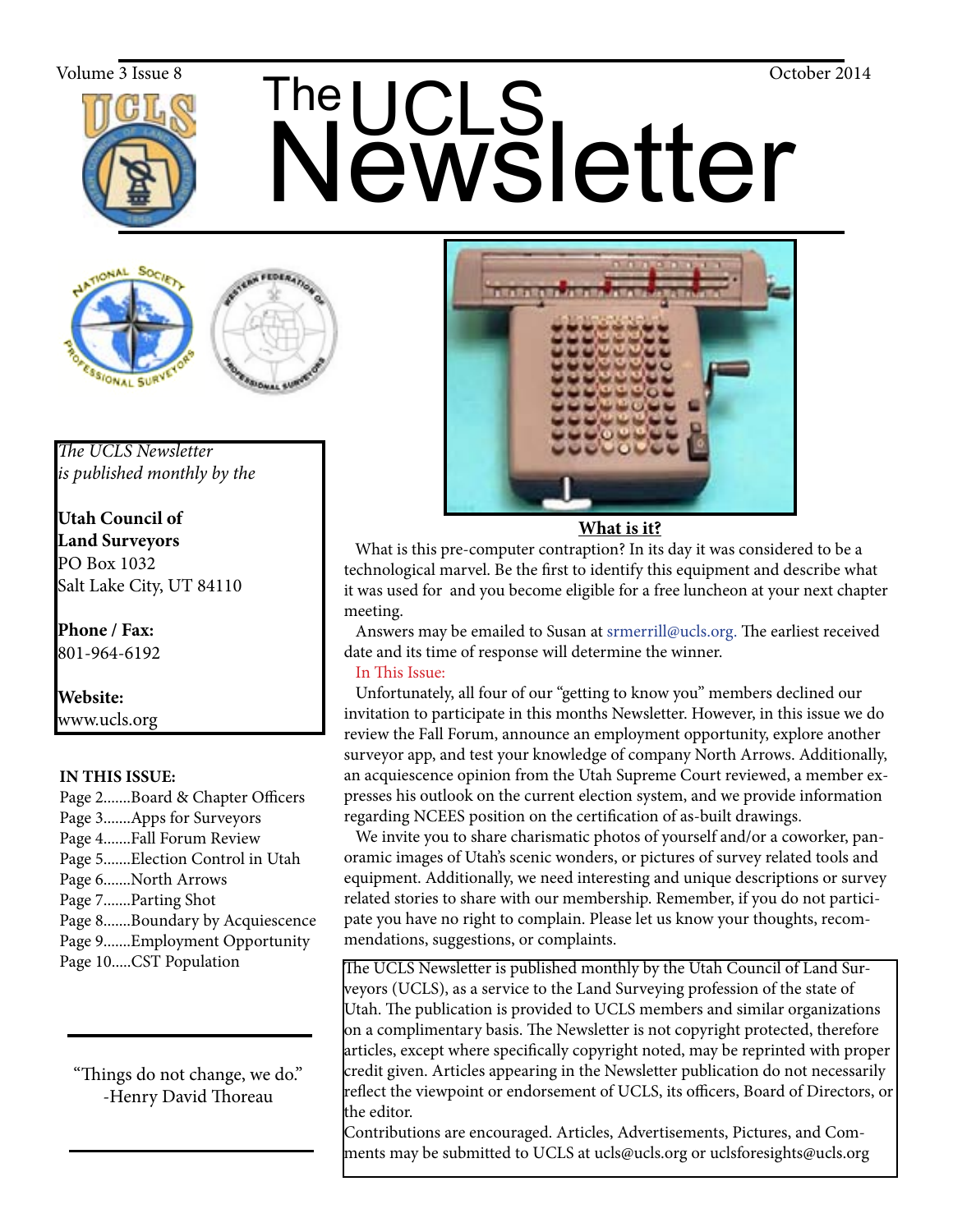Board/Committees Volume 3 Issue 8 October 2014 The UCLS *Newsletter*

#### **Utah Council of Land Surveyors Executive Board and Committees**

#### **UCLS Executive Board 2014**

**State Chair** Kenneth Hamblin (CC) 59 N. 2120 East Circle St. George, UT 84790 Business: (435) 673-3075 khamblin@infowest.com

#### **State Chair Elect**

Scott Woolsey 43 S. 100 E. Suite 100 St. George, UT 84770 Business: (435) 628-6500 Fax: (435) 628-6553 scottwoolsey@alphaengineering.com

#### **Past State Chair**

Ernest Rowley (GS) 3648 W. 6050 S. Roy, UT 84067 Business: (801) 399-8353 Fax: (801) 399-8316 erowley@co.weber.ut.us

#### **NSPS Governor**

Steven Keisel (SL) 604 S. Blossom Circle Fruit Heights, UT 84037 Business: (801) 468-2043 Fax: (801) 468-2045 skeisel@slco.org

#### **West Fed Representative**

Michael W. Nadeau (SL) 5226 W. Ashland Rose Dr. Herriman, UT 84065 Business: (801) 569-1315 Fax: (801) 569-1319 mikenadeau.ucls@gmail.com

#### **Book Cliffs Chapter President**

Ryan Allred P.O. Box 975 Duchesne, UT 84021 Business: (435) 738-5352 Fax: (435) 738-5722 dallred@ubtanet.com

#### **Book Cliffs Chapter Representative**

David Kay 85 S. 200 E. Vernal, UT 84078 Business:(435) 789-1017 Fax: (435)789-1813 dkay@uintahgroup.com

#### **Color Country President**

Todd Jacobsen 2458 Scenic Drive Santa Clara, UT 84765 Business: (435) 627-4124 Fax: (435) 627-4133 tjacobsen@sgcity.org

#### **Color Country Chapter Representative** Roger Bundy 257 Prickley Pear Drive Washington, UT 84780 Business: (435) 673-2918 Fax: (435) 673-2918 rbsurveying@awinets.com

#### **Golden Spike President**

David K. Balling 198 E. Shadowbrook Lane Kaysville, UT 84037 Business: (801) 295-7237 dkballing@msn.com

#### **Golden Spike Chapter Representative**

Val Schultz 2096 W. 5750 S. Roy, UT 84067 Business: (801) 399-8018 Fax: (801) 825-1320 vschultz@co.weber.ut.us

#### **Salt Lake Chapter President**

Brad Mortensen 3268 S. 930 W. Syracuse, UT 84075 Business: (801) 882-6385 btmort@earthlink.net

#### **Salt Lake Chapter Representative** Dale Robinson

12227 S. Business Park Dr., #220 Draper, UT 84020 Business: (801) 523-0100 Fax: (801) 523-0990 drobinson@sunrise-eng.com

#### **Timpanogos President**

Bradly D. Daley 3814 Sage vista Lane Cedar Hills, UT 84062 Business: (801) 566-5599 Fax: (801) 566-5581 bdaley54@msn.com

#### **Timpanogos Chapter Representative**

Jim Kaiserman 1020 Sage Circle Heber City, UT 84032 Business: (435) 657-3222 Fax: (435) 657-3207 jkaiserman@co.wasatch.ut.us

#### **Administrative Secretary**

Susan Merrill PO Box 1032 Salt Lake City, UT 84110 (801) 964-6192 srmerrill@ucls.org

**Treasurer** Brad Mortensen (SL) 3268 S. 930 W. Syracuse, UT 84075 Business: (801) 363-5605 Fax: (801) 363-5604 btmort.earthlink.net

## **Chapter Vice Presidents:**

John R. Slaugh jrs@timberlinels.com **Color Country** Bob Hermandson bobh@bushandgudgell.com **Golden Spike** Chris B. Balling chris.balling@guestar.com **Salt Lake** Joe D. Richardson rsinc2002@hotmail.com **Timpanogos** Kevin Bishop kevin.oakhills@gmail.com

#### **Chapter Secretary/Treasurer**

**Book Cliffs** Arneldon T. Davis ndavis@sbtnet.com **Color Country** Brad Peterson brad@developmentsolutions.co **Golden Spike** Travis Gower gwlsurvey@gmail.com **Salt Lake** Darlene Jeffreys ostaja@me.com **Timpanogos** Chad Poulsen chad@lei-eng.com

#### **Committees & Committee Chairs**

**Legislation** Doug Kinsman dkinsman@co.tooele.ut.us **Education** Dan Perry perrydl@uvu.edu **Publication** Steve Keisel svkeisel@gmail.com **Standards & Ethics** Steve Dale Steve.Dale@wvc-ut.gov Tim Prestwich tprestwich@rivertoncity.com **Membership** David Balling

dkballing@msn.com **Public Relations** Randy Smith rdsmith@utah.gov **Testing** Darryl Fenn dfenn@merid-eng.com

**Workshop & Convention** Ron Whitehead ron2@washco.state.ut.us **Historical** K. Greg Hansen gregh@haies.net

 Jerry Allred jallred@ubtanet.com **Construction Survey**

 David Mortensen DMortensen@bushandgudgell.com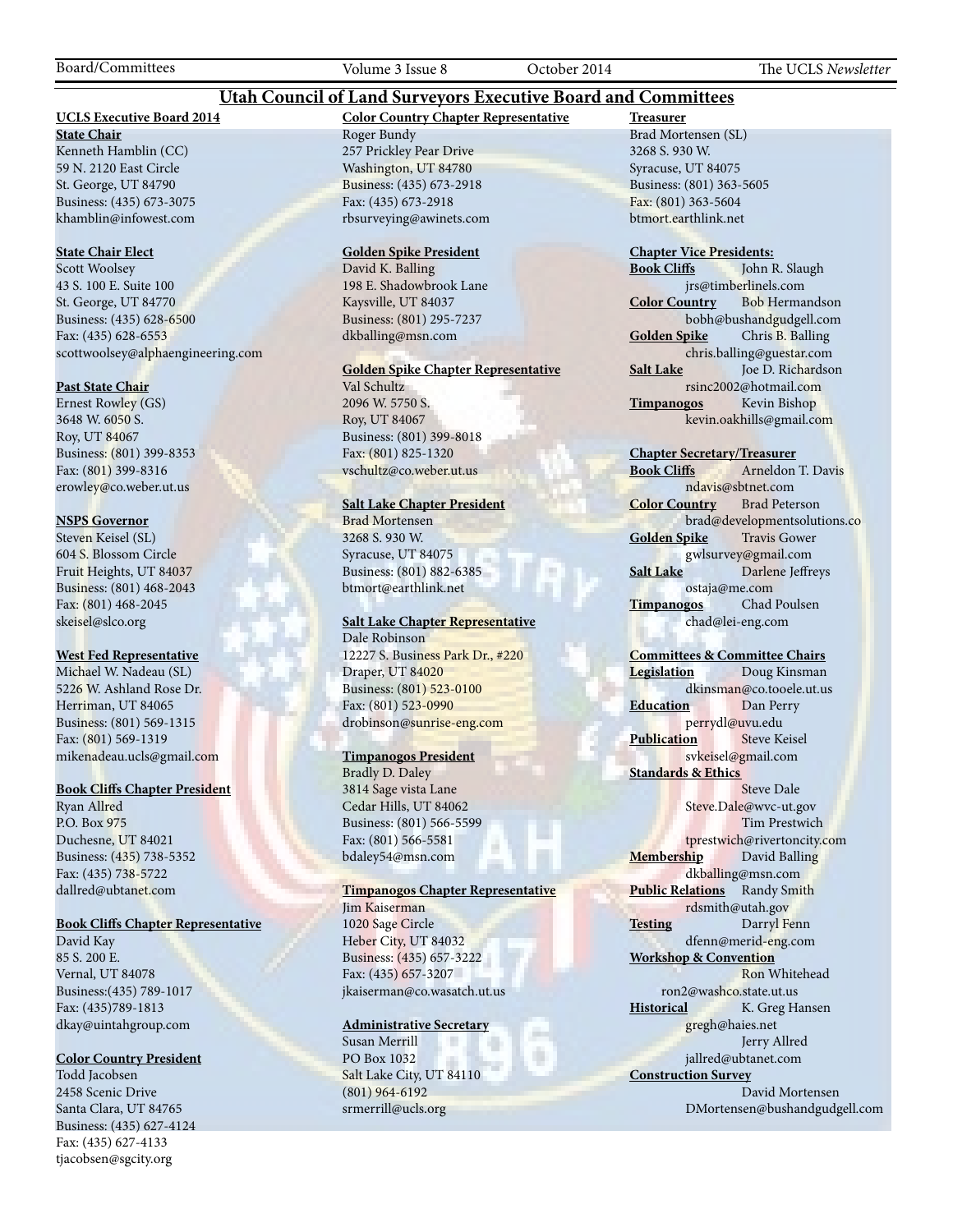#### **APP's FOR SURVEYORS My ToPo Maps by Trimble Outdoors**

| <b>Overall Satisfaction</b> |  |    |     |
|-----------------------------|--|----|-----|
| Fun & Engaging              |  |    | 100 |
| <b>Usefulness</b>           |  | 45 |     |
| Ease of Use                 |  | 38 |     |
| <b>Reliability</b>          |  |    |     |

Explore like never before. MyTopo Maps is a mapping and trip planning app to organize all your outdoor and backroad adventures. View more than 68,000 topo maps in US and Canada. Also, check out aerial, terrain, and street maps. Mark points, find places, order a waterproof paper map, and store all your trip info on the Trip Cloud, a wireless service that allows you to access your trips on any device.



This app is BEST FOR: Scouting trails, exploring parks, planning outdoor vacations, viewing backcountry areas and backcountry skiing spots, finding forest roads and campsites, preplanning hikes & offroad trips

#### **\*\* START WITH A GREAT MAP \*\***

- View five different map types: streets, hybrid, aerial, topo and terrain.
- MyTopo Maps provides the most up-to-date topos maps available in the United States. We have enhanced more than 14,000 USGS quads with digital updates from the U.S. Forest Service and other map providers.
- Access more than 68,000 topo maps in US and Canada that are seamlessly stitched together for fast and easy viewing. Topos scales are 1:24K in the Lower 48, 1:63K in Alaska and 1:50K in Canada.
- See two maps at once. No single map type has all the essential details to plan a trip. So turn on Dual Map View and fade between two different map types.
- Upgrade to the Pro App so you can create Map Packs to store maps on your iPad. This allows you to see maps in remote areas without the need for a data or Wifi connection.

#### **\*\* POWERFUL TRIP PLANNING TOOLS \*\***

- Place Search: Use our search to find more than 10-million places. Trails, peaks, lakes, rivers, ghost towns and more.
- Digital Compass: Press the mini-compass to overlay a large digital compass on the map. See compass bearing and declination too.
- Ruler: Measure the distance between two points.
- Smart Paste: Copy GPS coordinates from websites and instantly map their locations into MyTopo Maps.
- Waypoints: Drag waypoints on to the map. Name them and add descriptions.
- Coordinates: Match your latitude/longitude or UTM coordinates to your paper map or GPS device. Supported map datum: WGS84 and NAD27.

#### **\*\* SAVE TO THE TRIP CLOUD \*\***

- Register a free account to save your outdoor trips to our Trip Cloud. Benefits include:
- Store and backup unlimited trips. Never lose files again.
- Auto-sync trips between your computer, mobile phone and iPad.
- Enhance trips planned in MyTopo Maps with more map tools at TrimbleOutdoors.com, including .gpx import, geotagged photos and videos, turn-by-turn routes and more.
- Open trips in our mobile navigation app, Trimble Outdoors Navigator. Learn more: http://get.it/trimbleoutdoors/8oUv

#### **\*\* LEARN MORE \*\***

- Visit our website and check out thousands of trips submitted by the Trimble Outdoors community.
- Click over to: trimbleoutdoors.com.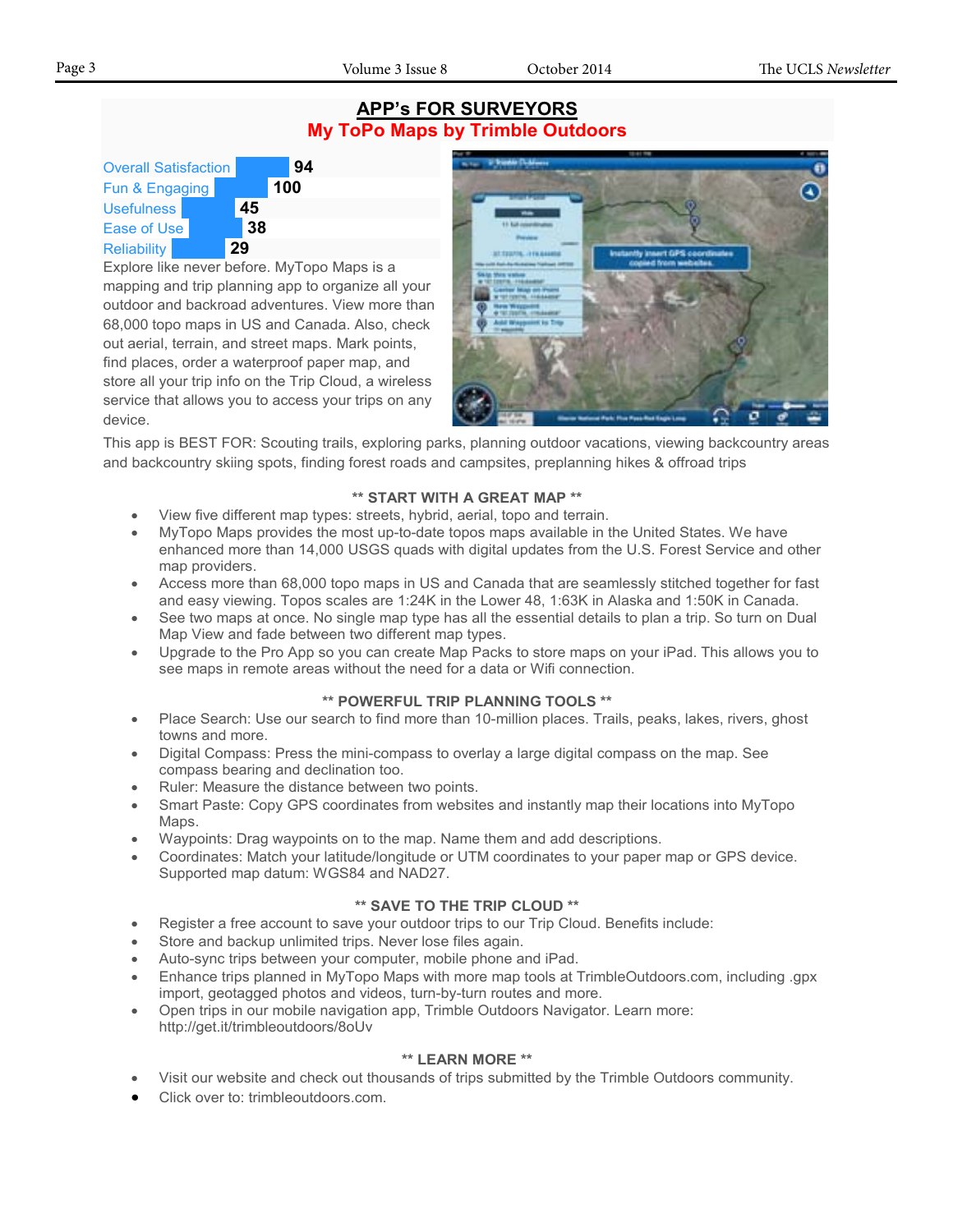## **UCLS Education Committee Report**

and the

## **2014 Fall Forum Report**

#### By Danial L. Perry, MBA, PLS, UCLS Education Committee Chair

The focus of the UCLS Education Committee this month was the 2014 Fall Forum held on September 19<sup>th</sup> which everyone who attended seemed to enjoy. The forum was hosted and presented by the Geomatics Program at Utah Valley University (UVU) where the focus of the training was on Geographic Information Systems (GIS).

Attendees learned from Sean Fernandez, Automated Geographic Reference Center (AGRC) Cadastral Surveyor how GIS applies to the Professional Land Surveyor. Then the attendees proceeded to get their hands on ESRI's world famous ArcGIS 10.2 GIS software. Everyone was able to get in front of a lab computer with the software loaded and with a computer lab instructor (Mike Nadeau and Sowmya Selvarajan) who were assisted by UVU geomatics students as lab aides. After spending the morning learning the basics of the various software functions and a good lunch the afternoon was filled with a project which ultimately resulted in a completed map. A prize was given for the person with the "best in show" map from each computer lab. The forum concluded with a presentation by recent UVU Geomatics graduate, Marshall Burt regarding Height Modernization. This how-to presentation helped all attendees learn how to contribute to the vertical value of NGS points here in Utah. These contributions to NGS points will improve future Geoids which will in-turn significantly impact the vertical integrity that surveyors and other GPS users obtain from their GPS receivers. According to the post forum survey via Google® the Fall Forum was a great success with 89% considering it to be excellent or above average and 89% wanting to learn more about GIS in the future. Approximately 85% were satisfied or very satisfied with the quality of the instructors and lab assistants, and the UVU food and facilities.

UVU plans to put together some additional workshops or seminars in the future which will cover topics such as GIS, GPS and Geodesy, Boundary Surveying, and others. These workshops and seminars will be directed not only to Land Surveyors but also to the general public. Hopefully, this training effort will provide much needed information to professions related to surveying like title officers, county recorders, attorneys, realtors, construction contractors, and others.

UVU Geomatics Program was proud to sponsor, host, and present this year's Fall Forum and we thank you for attendance and welcome many more of you two years from now when UVU once again hosts the UCLS Fall Forum.



## **Survey Results**

The above are the adjusted (with email responses) results from the Google® survey taken by 27 of the 38 attendees (71%). **Please visit the UCLS website to see additional comments and suggestions.**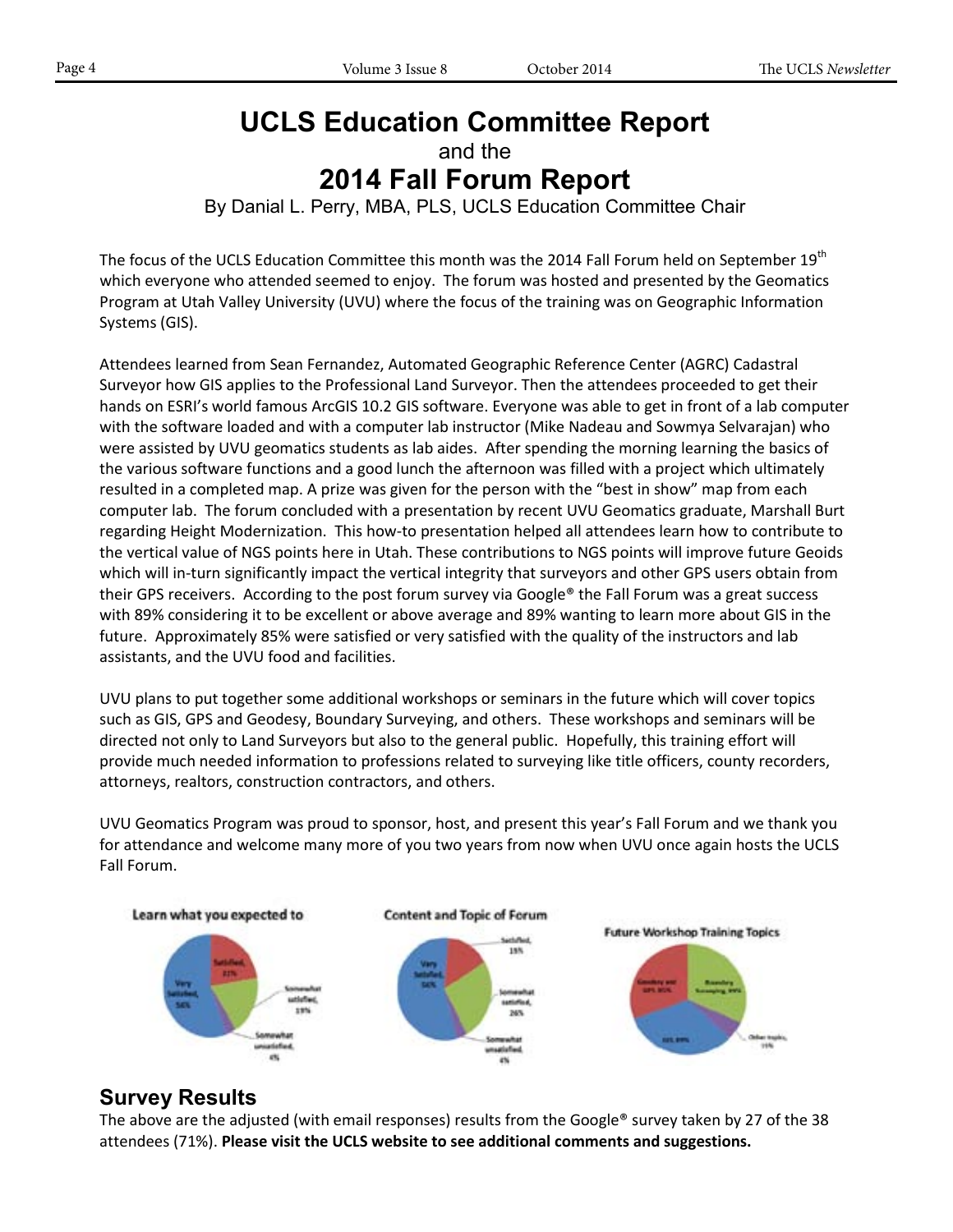#### **Election Control by: Randy Miller**

We've all no doubt heard the clever reference to Mount Rushmore as being "three surveyors and another guy". Joking aside, the character of the political appeal by those honored in sculpture has more in common than merely a profession grounded in the application of equity. The men whose faces appear on Mt. Rushmore were leaders and reformers in times of political crises and necessary sweeping changes. Washington and Jefferson were key leaders in the separation from the British Crown and the establishment of a new government minus the monarchy. Lincoln emerged as a coalition leader from the collapsed Whig party and became the first Republican Party Presidential nominee; a party which today more resembles the Whigs that it does 19th century abolitionist Republicans.

 It is quite apparent that the political systems in our state and nation are not working to better the lives of a huge and diverse population generally.

 Consider the situation our professional community now faces in Weber County (and statewide frankly): Ernie Rowley, the capable and competent County Surveyor was defeated in a primary election this last June and the victor in the Recorder/Surveyor race will not face a substantive challenge this November. Our colleague James Couts has filed as a write-in candidate in that race however, it appears likely that Weber County will have a non-licensed County Surveyor beginning in 2015.

 How did this happen? Do we need to organize on the ground more or more effectively? Very likely yes. Have we educated the public about the value that the office of County Surveyor adds? Probably not enough. Have we been caught unaware in a partisan pitfall? Most definitely.

 But the real problem, and the Rushmore statesmen would nod in agreement, is in who we have allowed to take control of our elections. It is said that "he that makes the rules, rules". Political parties have coerced legislation which gives them near absolute control over ballot access and guarantees that any opposition will be squelched by institutions and practices designed to reduce or eliminate competition. Political systems which give any group or party and built-in advantage must be eliminated if we are to ever have a fair chance to avoid what has happened with the Weber County Surveyor or with the struggle to keep the state school board and municipal elections out of partisan control.

 In 2010, the people of California called out the parties for a political duel. And they won. By a 54% to 46% margin, California voters approved Proposition 14, enacting a system of top-two non-partisan open primary elections referred to commonly as "open primaries". An open primary election is a clean way to eliminate the undue influence of political parties. It does not remove all influence of political parties, just their control of the election process. It works like this; all candidates in a primary election appear on the same unabridged ballot made available to every voter. The top two candidates regardless of party represent the people's choice and advance to the general election. Washington State already had this arrangement in place and it is on the ballot for Oregon voters to approve this fall.

 Open primaries are a system which by design give no advantage to any candidate. Washington, Jefferson, Lincoln and even Roosevelt would approve this message. More importantly, the election for Weber County Surveyor would have 2 candidates in November where party membership is no more relevant to the election than it is to the duties of that office.

 Randy Miller, PLS works for the US Forest Service in Ogden. In 2010 he ran as an independent candidate for Davis County Surveyor to punctuate the irrelevance of party affiliation to professional responsibility. Nearly 4,000 Democrats



#### **August Where is it?**

 Brian Mitchell stumped the membership in last month's "Where is it" competition. His panoramic picture was taken from the top of the skyline drive overlooking the beautiful Sanpete Valley. This triangulation station is located at the top of Big Horseshoe Canyon. Our thanks to Brian for submitting his picture. We invite you to also contribute by sending us your survey related pictures.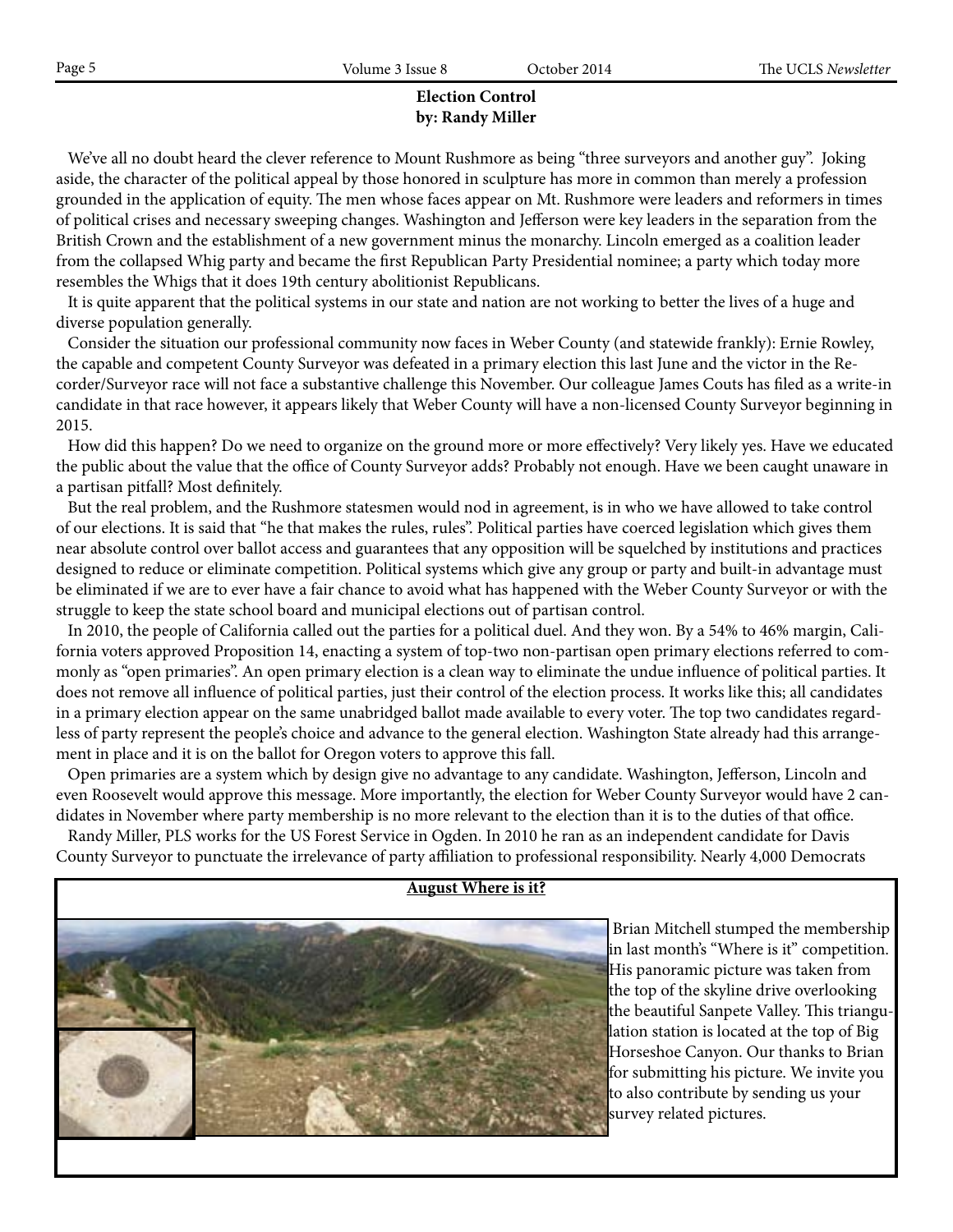|--|

## **Which North Arrow belongs to which company?**

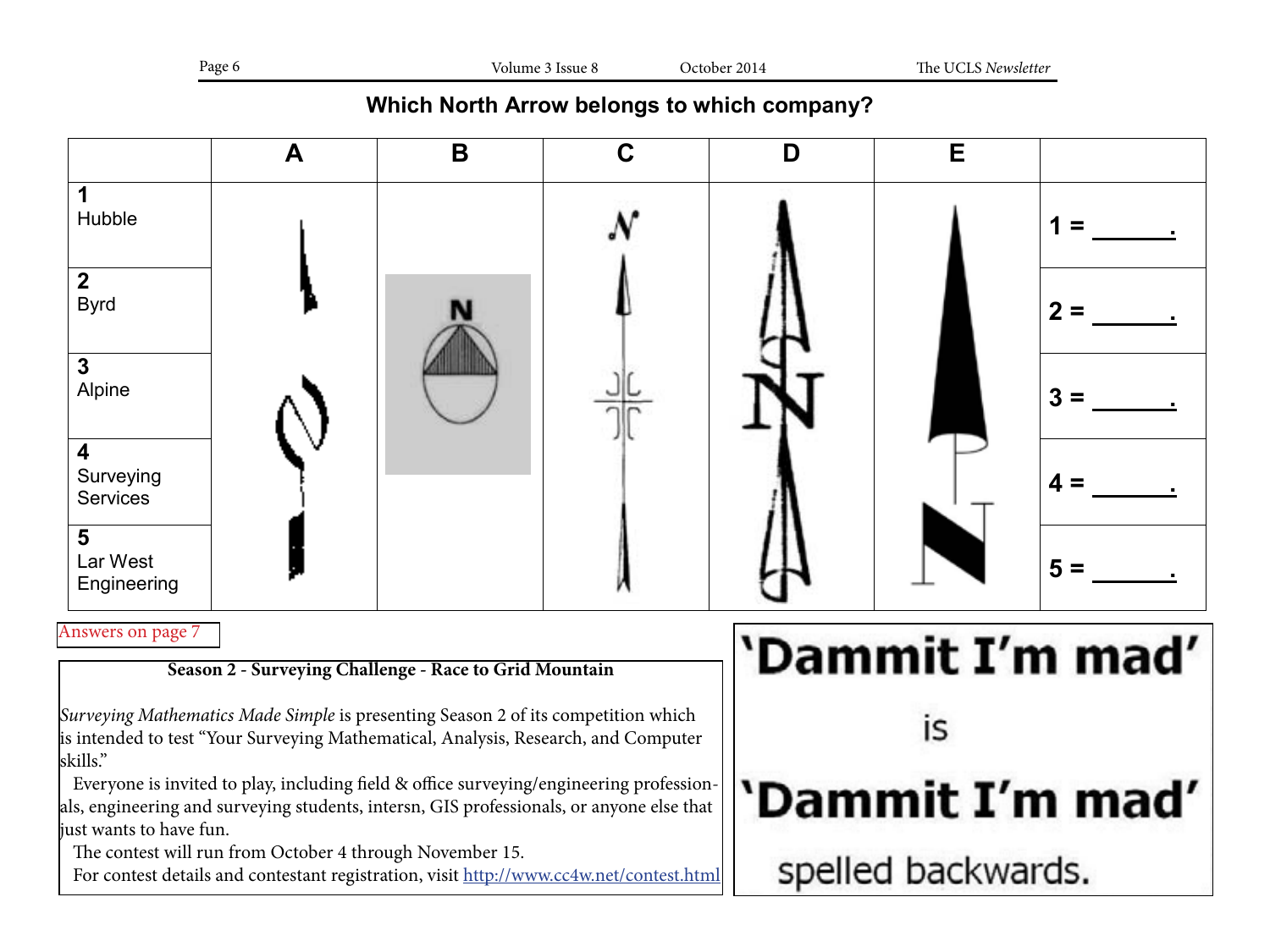#### **Parting Shot**

#### **The Solution Gets More Precise, But Not More Accurate** "Image courtesy of Jerry Penry"



Answers to North Arrow Question 1=C; 2=D; 3=A, 4=E, 5=B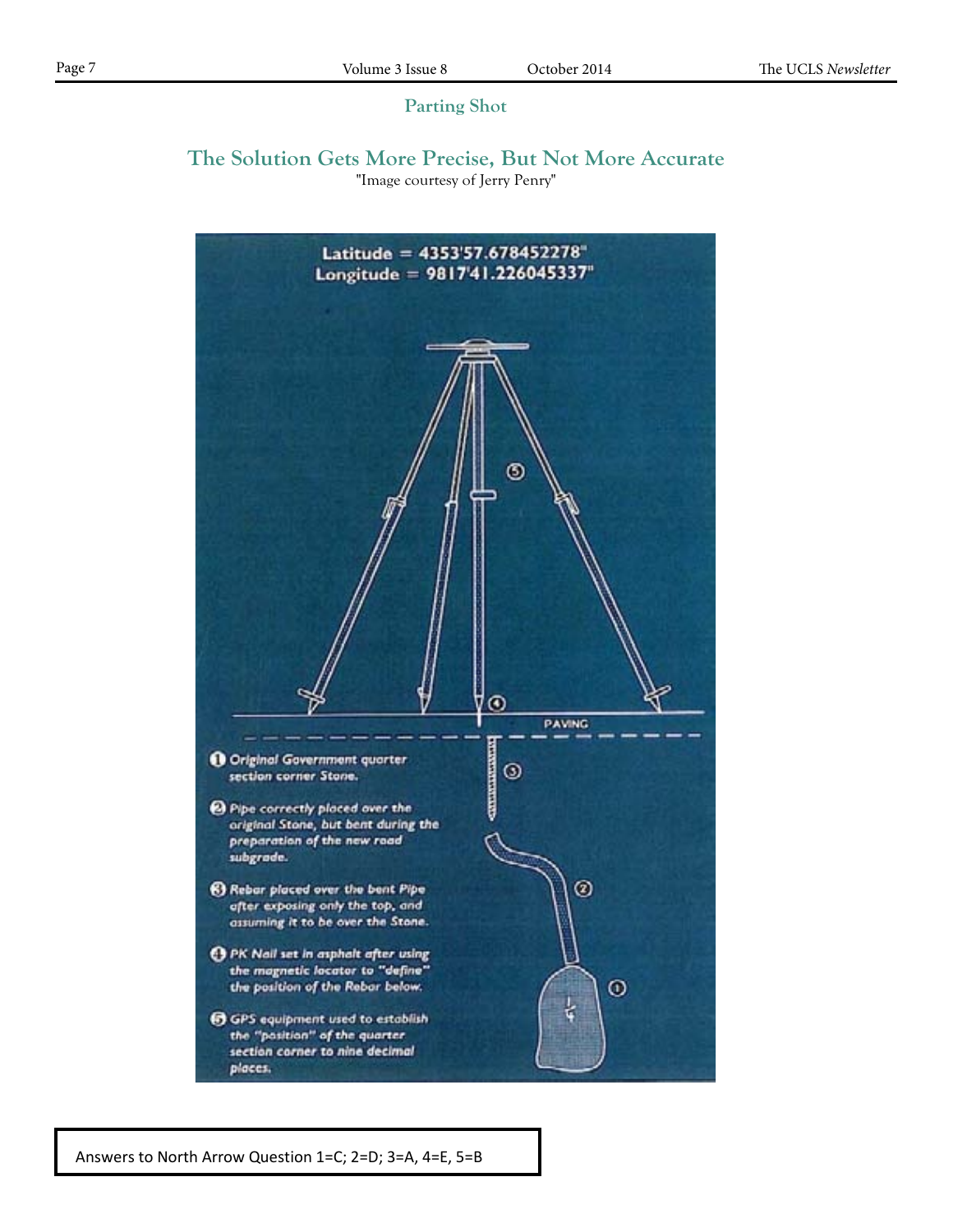## **Standards & Ethics**

Steve Dale - Tim Prestwich

 The Standards and Ethics Committee held regularly monthly meeting on August 21 and September 16 2014. Both meetings were held in the office of Meridian Engineering in South Jordan. The August meeting was well attended with 8 surveyors and 2 representatives from DOPL. The September meeting had 5 surveyors and one representative from DOPL.

 In the August meeting the Committee met the new DOPL investigators. Sharon Esplin has worked for DOPL for many years; his background is in building trades and contractors. Mike is a recent addition to DOPL after recently retiring as an investigator for a local Police Department. The southern part of the State will have 2 different investigators but we don't know who for sure.

 There were two surveys that were referred to the committee for comments. The Committee discussed how surveys or issues referred to the committee should be handled carefully so as to keep rumors minimized, to protect the Surveyor in question and the person making a complaint, but also to stay compliant to the rules for reporting unprofessional conduct. The discussion included much input from the DOPL representatives. The conclusion was that the committee could review and discuss questionable surveys, and suggest corrective actions to the surveyor without reporting it to DOPL. This is same for any individual surveyor finding a questionable survey should call the surveyor of record and discuss the issue before escalating the issue to DOPL. However, if the surveyor in question refuses to address the issue then the committee is obligated to report the questionable activity to DOPL for an investigation. This process will be helped immensely by DOPLs continued presence at the regular monthly meetings.

 The committee jumped into the Subdivision Guidance Document. Because of the large number of surveyors present and the addition of the new DOPL representatives the committee took time to review the progression and purpose of Subdivision Guidance Document. Steve Dale had made the edits from the previous meeting, and had already received comments back on the latest edition. Some of the new comments covered sections the committee had already covered and closed, but were still helpful. Some were quickly assimilated into the document; others were once again vetted by the committee.

 The September meeting moved very quickly. Sharon from DOPL and Dale Bennett reported on a recent case of an Engineer performing a "Partial Survey" of property line. Tim Prestwich reported on seeing a questionable survey from a surveyor who had been discussed at previous Standards and Ethics Committee meetings, he was waiting for a response from the surveyor. Steve Dale showed the latest Guidance document edition, and shared some of the emailed comments he received. The committee discussed the comments and voted to accept the latest edition with two minor corrections.

#### **Boundary by Acquiescence?**

2014 UT App 151 (http://www.utcourts.gov/opinions/appopin/anderson972062614.pdf)

 The Utah Court of Appeals concluded that an owner's silence or inactivity does not defeat a boundary by acquiescence claim by an adjoining owner's use and occupation of the disputed area. In its opinion, the court reviewed several boundary by acquiescence cases issued over many years.

 The dispute centered around placement of a fence that was originally constructed in 1930. Anderson purchased the parcel in 1968, but rarely visited it. In the meantime, Fautin (and her predecessor owners) had used the area up to the fence for farming and grazing for "substantially more than 20 years."

 In 2004, Anderson had his property surveyed, and the surveyor concluded that the fence was over 120 feet south of where the property line should be. He filed a quiet title action, seeking to reassert control over the 120 feet, and an order that a fence be constructed in the correct spot. Fautin responded by invoking the boundary by acquiescence doctrine, because she had used the property for more than 20 years without objection from Anderson.

 Anderson claimed exemption because he was an absentee owner, did not attempt to use the disputed area, and never interacted with Fautin (or her predecessors), he could not have "acquiesced" in the fence as the property boundary. Fautin countered that Anderson's silence or inactivity was not a defense to a boundary by acquiescence claim; and that all that she needed to show was use or occupation up to a fixed boundary (i.e., the fence), and that Anderson's inactivity was not material.

 The Court of Appeals agreed with Fautin. It noted that the question had not been directly addressed, but it concluded that one property owner's inactivity was not material. The Court reviewed several cases dating back to the 1960s, and concluded that the elements of boundary by acquiescence, particularly the "mutual acquiescence in undefined line as a boundary" were not dependent upon knowledge or activity by either owner. All that was necessary was "occupation to a visible line that would place a reasonable party on notice that the given line was being treated as a boundary."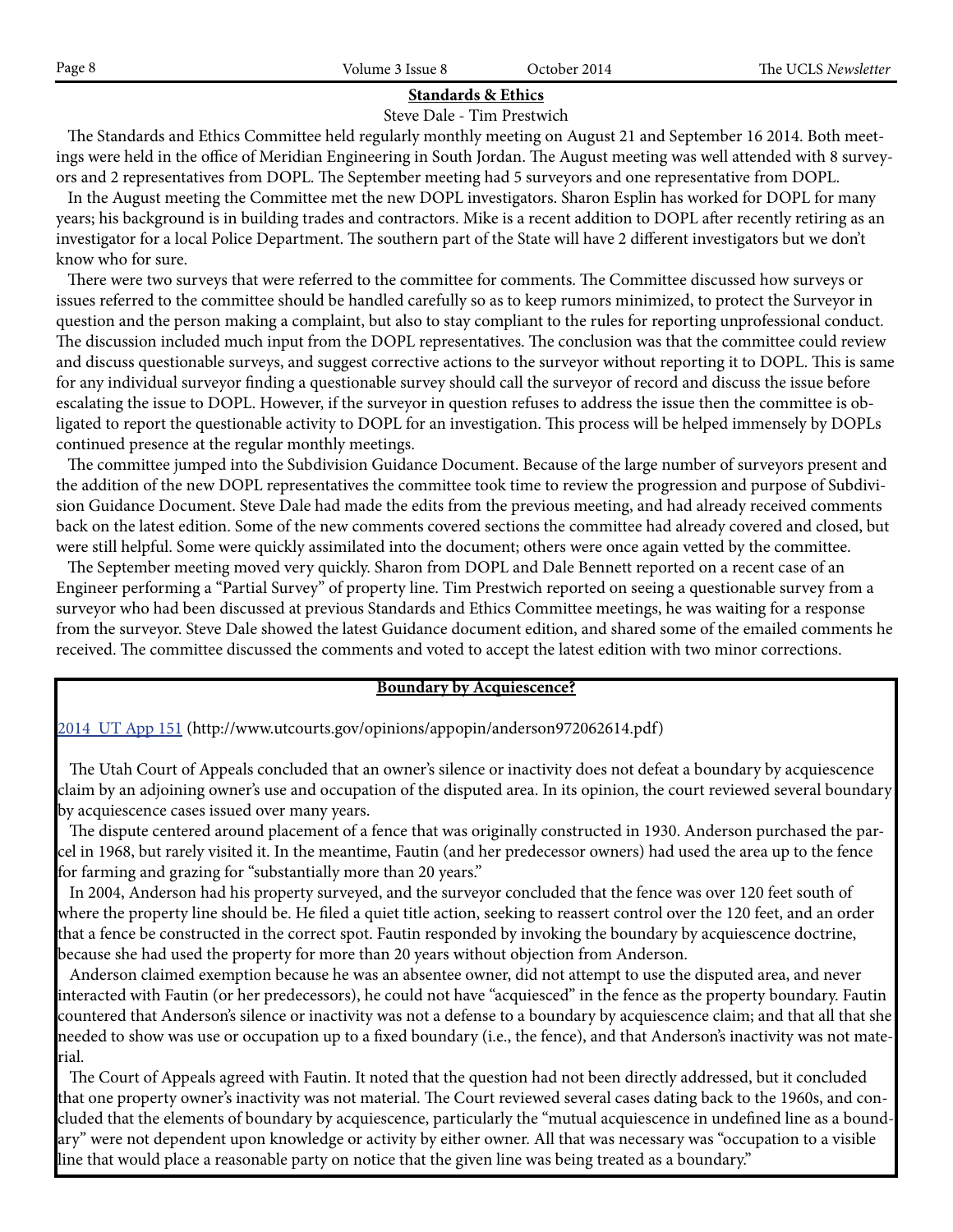#### **SALT LAKE COUNTY SURVEYOR – JOB OPPORTUNITY**

| <b>Requisition Number:</b>    | 14-2619                                                                                                                                                                                                                                                                                                                                                            |                                                |  |
|-------------------------------|--------------------------------------------------------------------------------------------------------------------------------------------------------------------------------------------------------------------------------------------------------------------------------------------------------------------------------------------------------------------|------------------------------------------------|--|
| <b>Job Title:</b>             | "Surveyor" Chief Of Party                                                                                                                                                                                                                                                                                                                                          |                                                |  |
| Salary:                       | Grade 27 / \$22.41 Hourly / \$46,612.80 Annually<br>Grade 29 / \$24.69 Hourly / \$51,355.20 Annually                                                                                                                                                                                                                                                               |                                                |  |
| <b>Salary Grade:</b>          | 27/29                                                                                                                                                                                                                                                                                                                                                              |                                                |  |
| <b>Opening Date:</b>          | 09/29/2014                                                                                                                                                                                                                                                                                                                                                         | <b>APPLY AT</b>                                |  |
| <b>Closing Date:</b>          | 10/13/2014                                                                                                                                                                                                                                                                                                                                                         | http://admin.slco.org/humanResources/jobs.aspx |  |
| <b>Position Type:</b>         | $Full - Time$                                                                                                                                                                                                                                                                                                                                                      | or Jobs.SLCO.org                               |  |
| <b>Work Hours:</b>            | 40                                                                                                                                                                                                                                                                                                                                                                 |                                                |  |
| Department:                   | Elected Offices                                                                                                                                                                                                                                                                                                                                                    |                                                |  |
| <b>Division</b>               | Surveyor - Tax Administration - 9401000000                                                                                                                                                                                                                                                                                                                         |                                                |  |
| <b>Work Location:</b>         | Salt Lake County Government Center                                                                                                                                                                                                                                                                                                                                 |                                                |  |
| <b>Important Information:</b> | Applicants must have the ability to push, pull or lift survey equipment weighing up to 100<br>pounds on a regular basis. Working outdoors with constant exposure to heat, cold, dust,<br>noise, fumes and traffic hazards is required.<br>In order to qualify as a Party Chief at the grade 29 level, applicants must possess a<br>professional surveying license. |                                                |  |

**Position Description: JOB SUMMARY**

Provides direct supervision of field crew staff and daily management of projects and activities under the direction of the Field Operation Manager or designee.

#### **MINIMUM QUALIFICATIONS**

#### **GRADE 27**

Bachelor's degree from an accredited college or university in Surveying, Drafting, Preengineering or Geographic Studies plus one (1) year of experience in a related field; OR five (5) years of experience in a related field; OR an equivalent combination of education and experience.

#### **GRADE 29**

Bachelor's degree from an accredited college or university in Surveying, Drafting, Preengineering or Geographic Studies plus two (2) years of experience in a related field; OR six (6) years of experience in a related field; OR an equivalent combination of education and experience.

Applicants possessing a professional surveying license will be considered at the grade 29 level.

Must have or be able to obtain a valid Utah driver's license in order to operate a county vehicle.

#### **ESSENTIAL FUNCTIONS**

- Supervises staff which includes hiring, promoting, orienting, training, assigning and reviewing work performance, annual work performance appraisal and discipline.
- Assists in developing and implementing policies and procedures that effectively use personnel, materials, and equipment. Ensures use of safety equipment and traffic control procedures are in compliance with federal, state, and county regulations.
- Manages, organizes, and monitors projects to satisfy departmental commitments and obligations
- Supervises field activities in support of boundary, topographical, and construction surveys for Salt Lake County and other agencies.
- Assists in determining and implementing plans regarding the direction and design of the County horizontal and vertical Survey Control System.
- Obtains, implements, coordinates, documents and ensures accuracy of all survey information needed to accomplish projects and survey work.